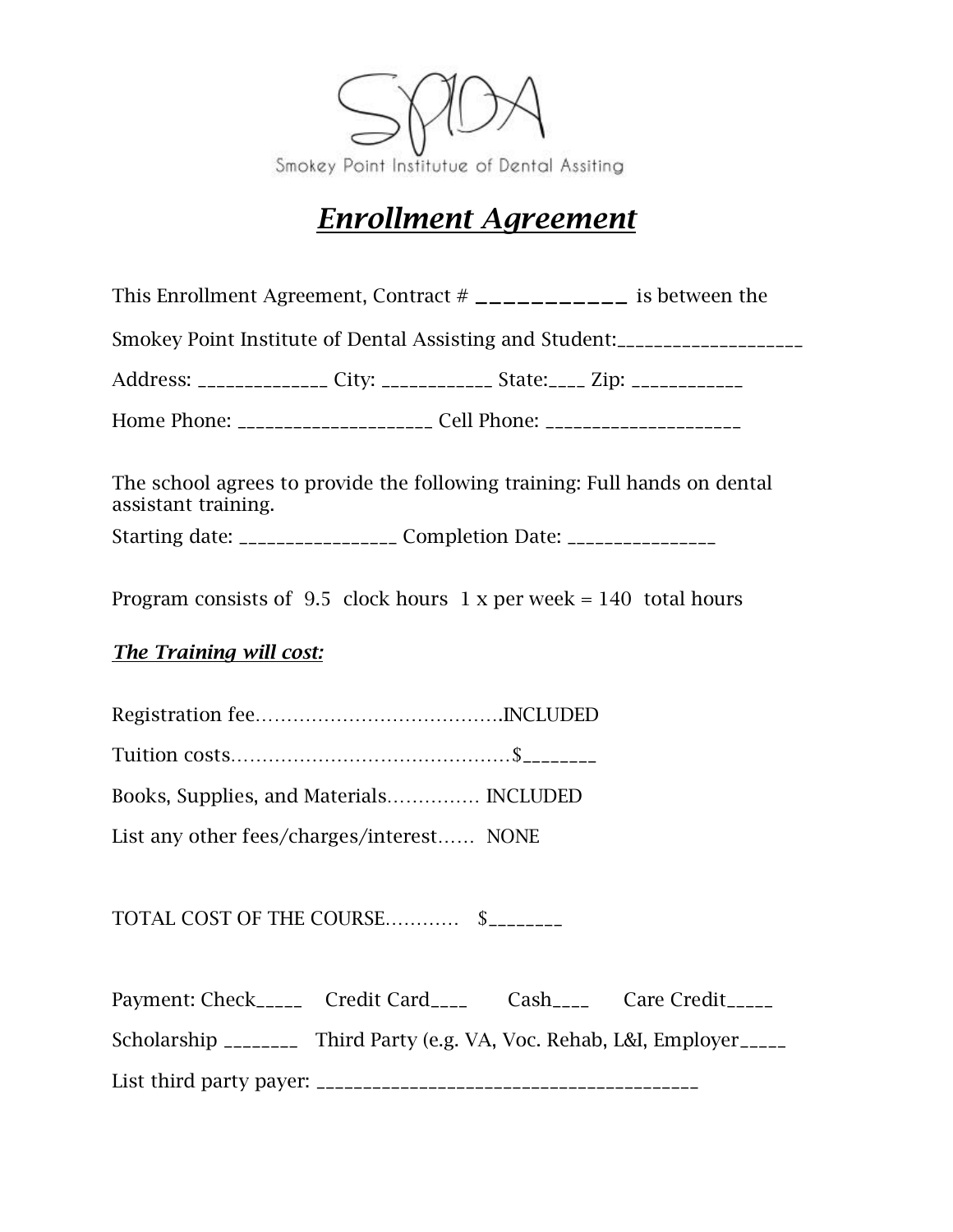

#### **AGREEMENT IS BINDING**

This agreement will be binding only when it has been fully completed, signed and dated by the student and chief administrative representative of the school prior to the time instruction begins.

## **CHANGES IN THIS AGREEMENT**

Any changes in this agreement shall not be binding on either the student or the school unless such changes have been acknowledged in writing by the chief administrative officer or an authorized representative of the school and by the student or the student's parent or guardian if he/she is a minor.

## **EFFECTIVE DATE OF ACCEPTANCE/NOTICE TO BUYER**

Do not sign this agreement before you read it or if it contains any blank spaces. This is a legal document. All pages of this agreement are binding. Read both sides of all pages before signing. I certify that (1) I have read and understand the cancellation and refund policy and the complaints procedure and, (2) I have received a copy of the school catalog or brochure and, (3) I am entitled to an exact copy of this enrollment agreement, school catalog, or any other papers I may sign. I hereby agree to abide by the conditions set forth herein.

Student's Signature Program Director Signature

## **CANCELLATION AND REFUND POLICY**

#### **Refund Before Entering Classes:**

- (1) A full refund of all money paid if the school does not accept the applicant.
- (2) A full refund of all money paid if the applicant withdraws not later than midnight on the fifth business day (excluding Sundays and holidays) after signing the contract or making an initial payment, provided that the applicant has not commenced training.
- (3) After five business days (excluding Sundays and holidays), the school may retain an established registration fee equal to ten percent of the total tuition cost, or one hundred dollars, whichever is less. "Registration Fee" refers to any fee however named, covering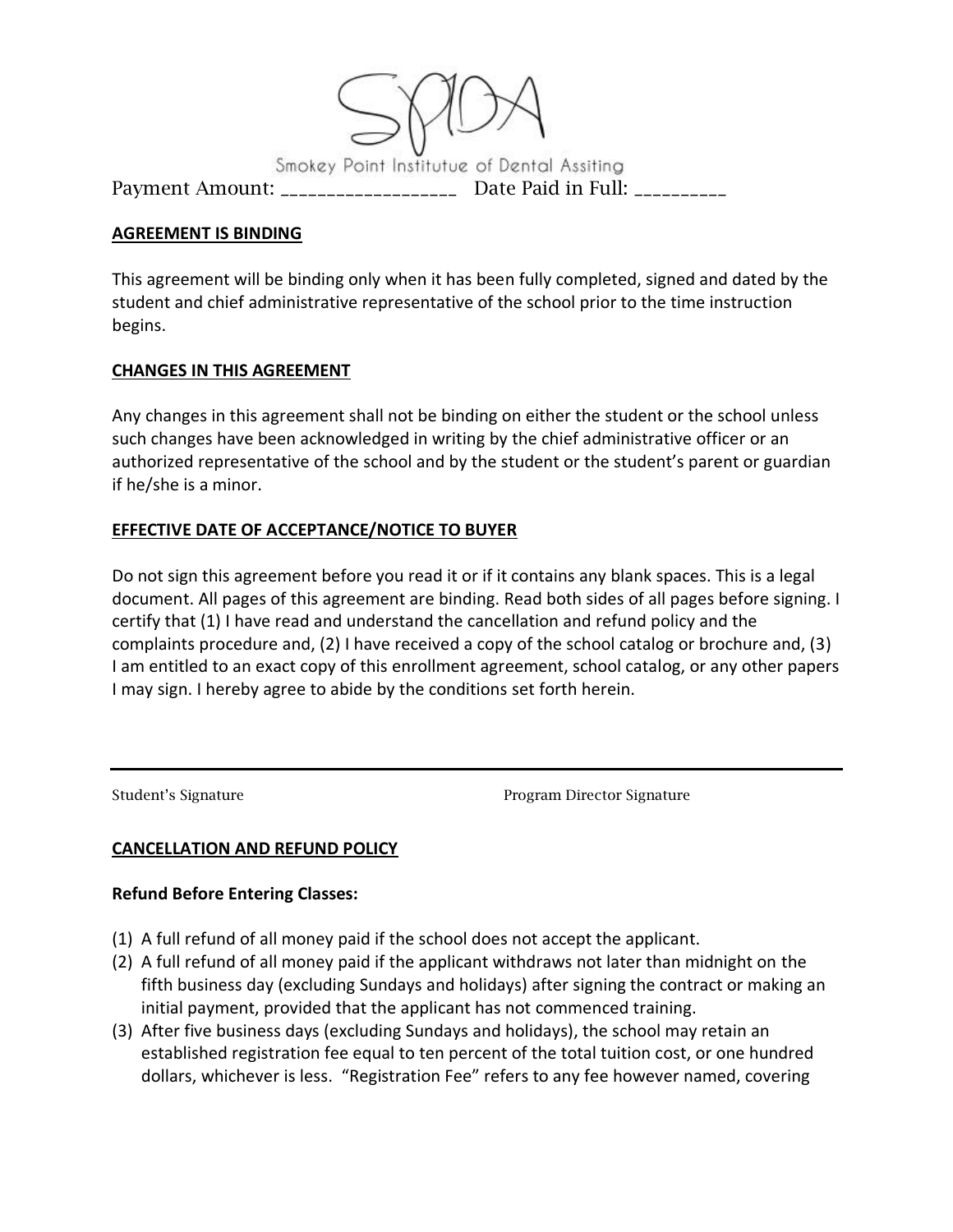

those expenses incurred by an institution in processing student applications and establishing a student records system.

#### **Official Termination Date:**

The official date of termination of a student shall be the last date of the recorded attendance when withdraw occurs in any of the following manners:

- (1) When the school receives notice of the student's intention to discontinue the training
- (2) When the student is terminated for a violation of a published school policy which provides for termination
- (3) When a student, without notice to the institution, fails to attend classes for 30 calendar days.

## **REFUND AFTER ENTERING CLASSES:**

If training is terminated after entering classes, the student is financially obligated to the school according to the following formulas or maximum charges: If you terminate during first week or 10 percent of contracted instructional time, whichever is less, school may retain 10 percent of tuition cost plus registration fee (equal to 10 percent of the total tuition cost, or \$100.00, whichever is less.

- (1) If you terminate after the first week or 10 percent of the contracted instructional time, whichever is less, but prior to completion of 25 percent of contracted instructional time, the school may retain 25 percent of the tuition costs plus registration fee (equal to 10 percent of the total tuition cost, or \$100.00, whichever is less)
- (2) Termination after completion for the first 25 percent and up to and including 50 percent of contracted instructional time. School may retain 50 percent of the tuition cost plus registration fee (equal to 10 percent of the total tuition cost, or \$100.00, whichever is less).
- (3) Termination after completion of more that 50 percent of contracted instructional time, school may retain the full tuition cost plus established registration fee, (equal to 10 percent of the total tuition cost, or \$100.00, whichever is less).

## **DISCONTINUED PROGRAMS:**

If Smokey Point Institute for Dental Assisting discontinues instruction after students enter training, including circumstances where school changes its location, students must be notified in writing in advance of such events and be informed that they are entitled to request a prorata refund of tuition and fees paid; unless comparable training is arranged for by the school and agreed upon, in writing, by the student. A written request from the student for such a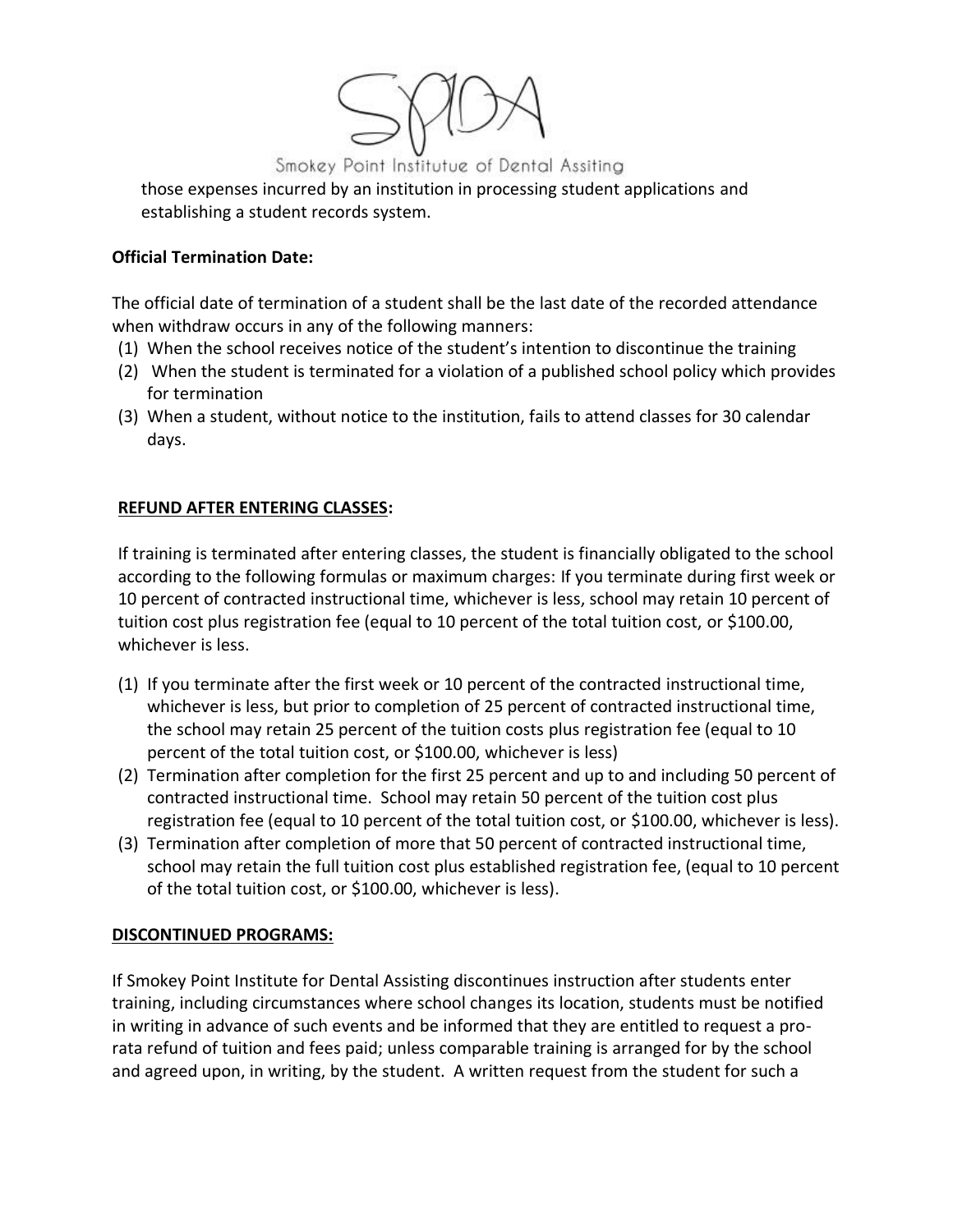

refund must be made within 90 days from when the program was discontinued and the refund must be paid within 30 days after receipt of a request.

## **CANCELLATION OF CONTRACT**

If you have not started training, you may cancel this contract by submitting written notice of such cancellation to the school at its address shown on the contract, which notice shall be submitted not alter than midnight of the fifth business day (excluding Sundays and holidays) following your signing this contract or the written notice may be personally or otherwise delivered to the school within that time. In event of dispute over timely notice, the burden of proves service rests on the sender.

#### UNFAIR BUSINESS PRACTICES

It is unfair business practice for the school to sell, discount, or otherwise transfer this contract or promissory note without the singed written consent of the student or his/her parents or guardian if he/she is a minor and a written statement notifying all parties that the cancellation and refund policy is to apply.

| Signature __________________________________Date:________________________________ |                                                                                            |
|-----------------------------------------------------------------------------------|--------------------------------------------------------------------------------------------|
|                                                                                   |                                                                                            |
| Signature_________________________________ Date: ________________________________ |                                                                                            |
| herein:                                                                           | As the authorized representative of the school, I hereby agree to the conditions set forth |
|                                                                                   |                                                                                            |
| Signature___________________________________ Date: _____________                  |                                                                                            |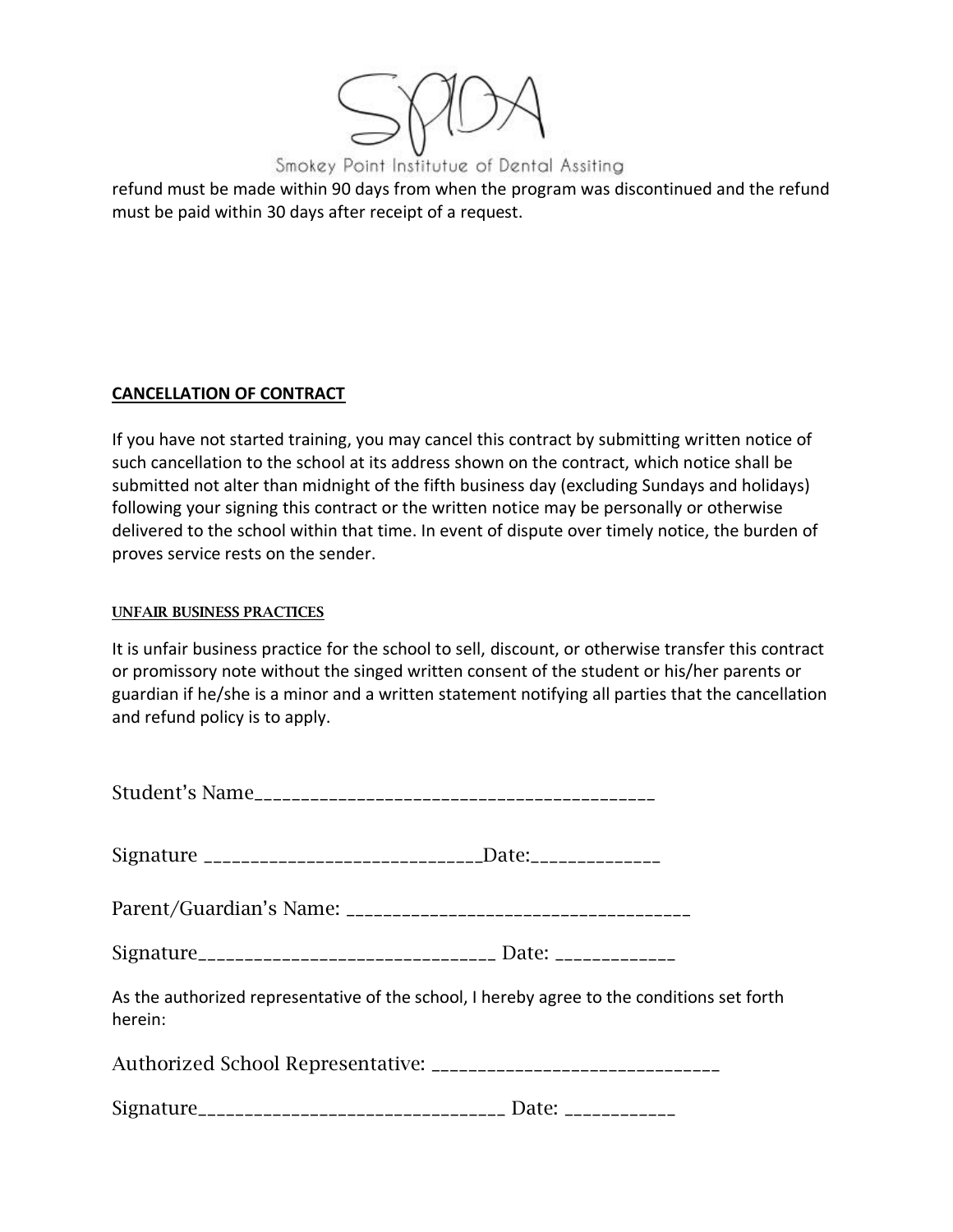

Washington law requires the following information to be supplied to each student enrolling in a private vocational school licensed under RCQ 23C.10. One copy of this notice bearing original signatures must be attached by the school as addenda to that individual enrollment agreement and a copy must be provided to the enrollee by the school.

## **ACKNOWLEDGEMENT BY ENROLLEE**

- 1.) I understand and accept that any contract for training I enter into with the above names school contains legally binding obligations and responsibilities.
- 2.) I understand and accept that repayment obligations will be placed upon me by any loans or other financing arrangements I enter into as a means to pay for my training.
- 3.) I understand that any enrollment contract I enter into will not be binding or take effect for at least five days, excluding Sundays and holidays, following the last day such a contract is signed by the school and me, provided that I have not entered classes sooner.

| Name:            |          |  |
|------------------|----------|--|
| Signature:       |          |  |
| Dated this _____ | __day of |  |

## ACKNOWLEDGEMENT BY SCHOOL

Prior to being enrolled in this school, the applicant whose name and signature appears above has been made aware of the legal obligations he/she takes on by entering into a contract for training. Those discussions included cautions by the school about acquiring an excessive debt burden that might become difficult to repay given employment opportunities and average starting salaries in his/her chosen occupation.

Signed: \_\_\_\_\_\_\_\_\_\_\_\_\_\_\_\_\_\_\_\_\_\_\_\_\_\_\_\_\_\_\_\_\_\_\_\_\_\_\_\_\_\_\_\_\_\_\_\_\_\_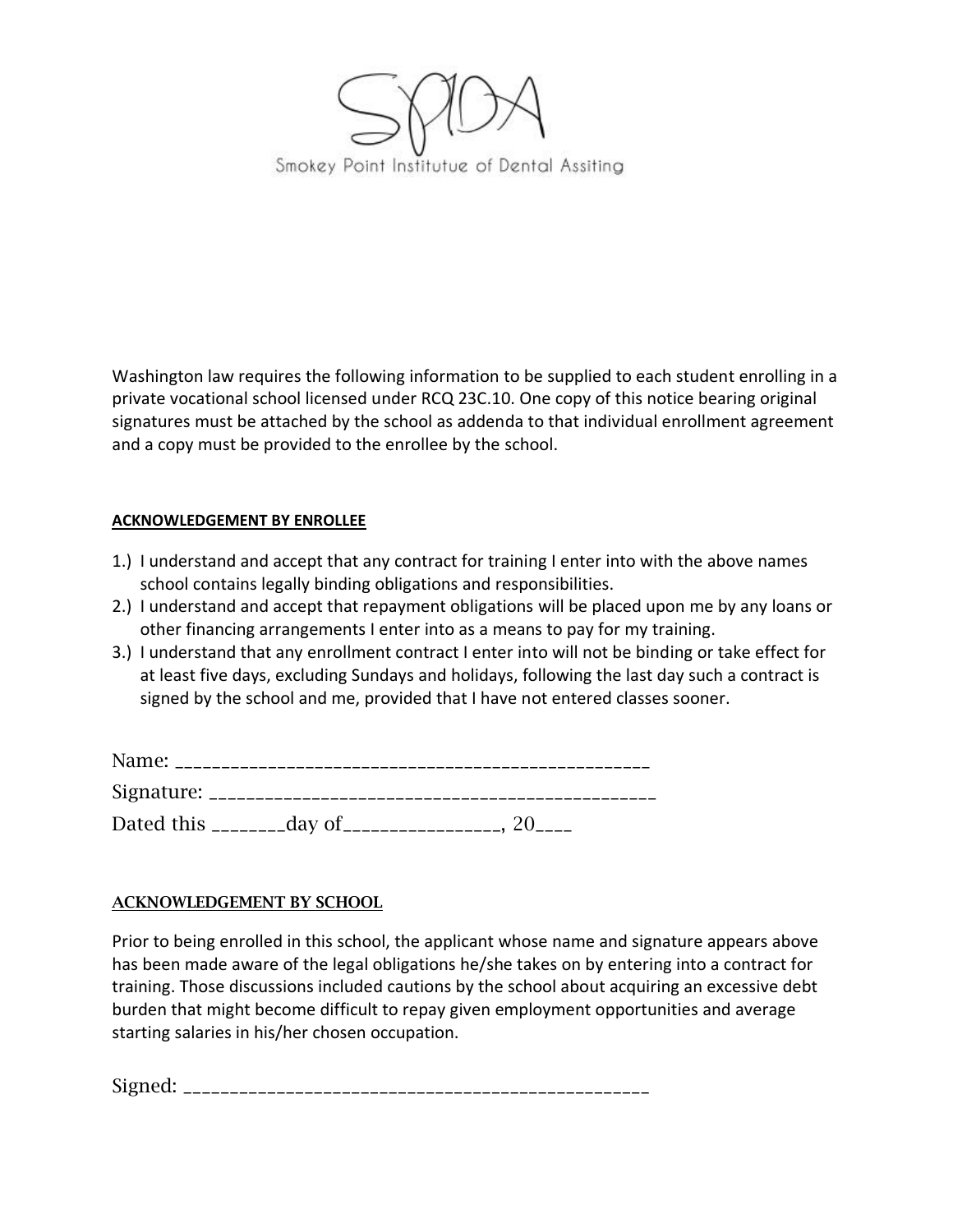|        | Smokey Point Institutue of Dental Assiting |
|--------|--------------------------------------------|
| Title: |                                            |
| Date:  |                                            |

#### **HOW TO FILE A COMPLAINT**

Washington law requires private vocational schools to inform students how to file a complaint. By signing this form you acknowledge this process has been explained to you. Below are the next steps the school must take in discussing this policy with you, along with the information about the complaint process.

#### **DISCUSSION ABOUT COMPLAINT POLICY REQUIRED**

First, a school representative must discuss the school's complaint policy with you. Following this discussion, you will be provided with this attachment to sign. After you sign this form, the school will give you a copy for your personal records. The school will also keep a copy on file.

## **ACKNOWLEDGMENT OF COMPLAINT PROCESS BY STUDENT**

- 1. The school has described the grievance and/or complaint policy to me.
- 2. I understand that the policy can also be found in the school catalog.
- 3. I know I should first try to resolve a complaint or concern with my instructor or school administrator.
- 4. I understand nothing prevents me from contacting the Workforce Board at 360-709- 4600 at any time with a concern or complaint, and complaint forms are: [http://wtb.wa.gov/PCS Complaints.asp.](http://wtb.wa.gov/PCS%20Complaints.asp)
- 5. I understand that I have one year to file a complaint from my last date of attendance.
- 6. I further understand that in the event of a school closure, I have 60 days to file a complaint.
- 7. I also understand that complaints are public records.
- 8. Finally, I acknowledge that details about the complaint process, my rights, and any restrictions on the time I have to file a complaint can be found at [http://wtb.wa.gov/PCS](http://wtb.wa.gov/PCS%20Complaints.asp)  [Complaints.asp](http://wtb.wa.gov/PCS%20Complaints.asp)

| Nan<br>. . | $\cdots$<br>. . |  |
|------------|-----------------|--|
|            |                 |  |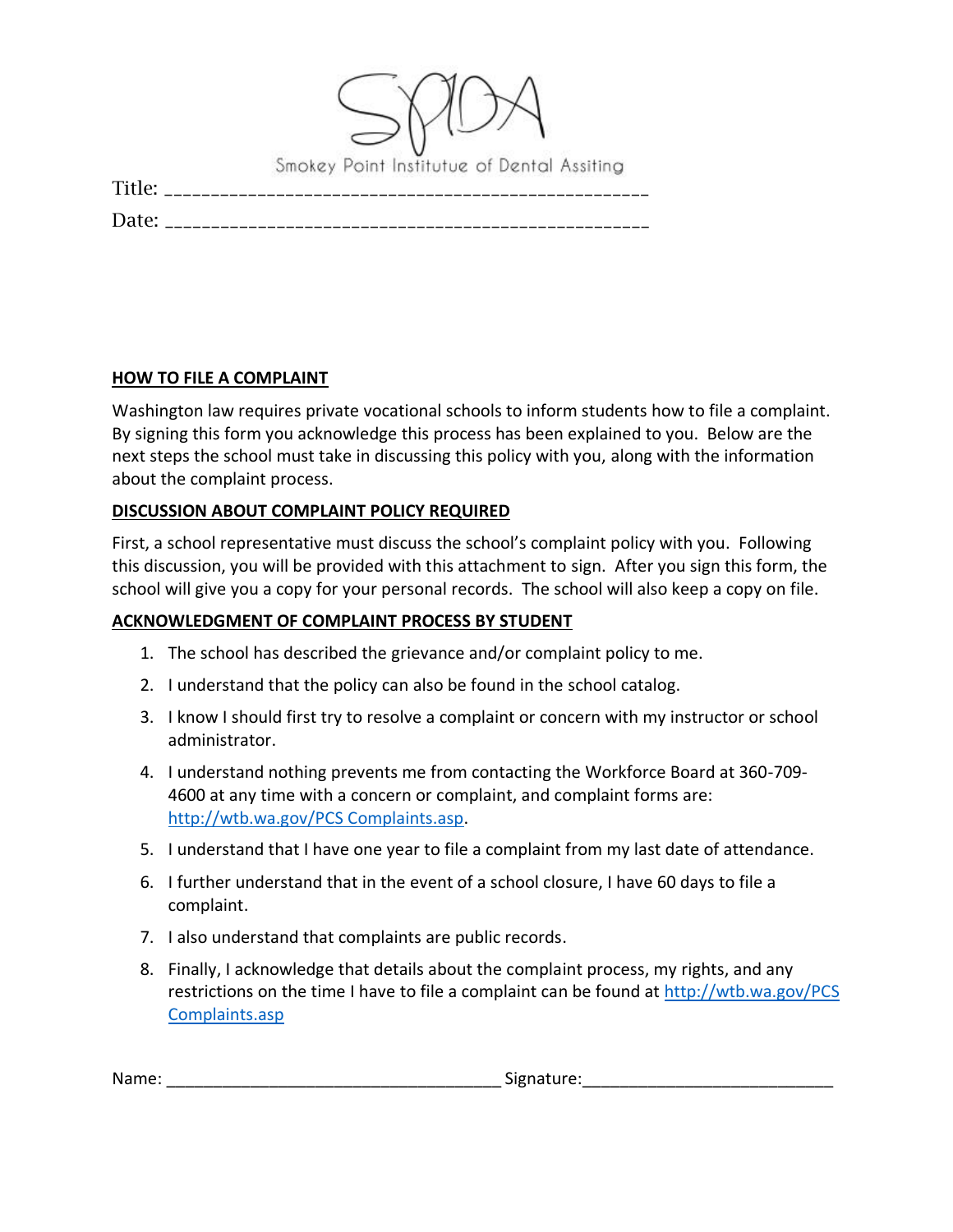

Date: \_\_\_\_\_\_\_\_\_\_\_\_\_\_\_\_\_\_\_\_\_\_\_\_, 20\_\_\_\_\_\_\_

# **ACKNOWLEDGMENT BY SCHOOL**

Prior to being enrolled in this school, the applicant, whose name and signature appear above, has been made aware of the school's complaint policy.

| Name:  | Signature: |    |  |
|--------|------------|----|--|
|        |            |    |  |
| Title: | Date:      | 20 |  |

This school is licensed under Chapter 28C.10RCW. Inquiries or complaints regarding this private vocational school may be made to:

Workforce Training and Education Coordinating Board

 $128 - 10$ <sup>th</sup> Avenue Southwest

Olympia, Washington 98504

360-709-4600

pvsa@wtb.wa.gov